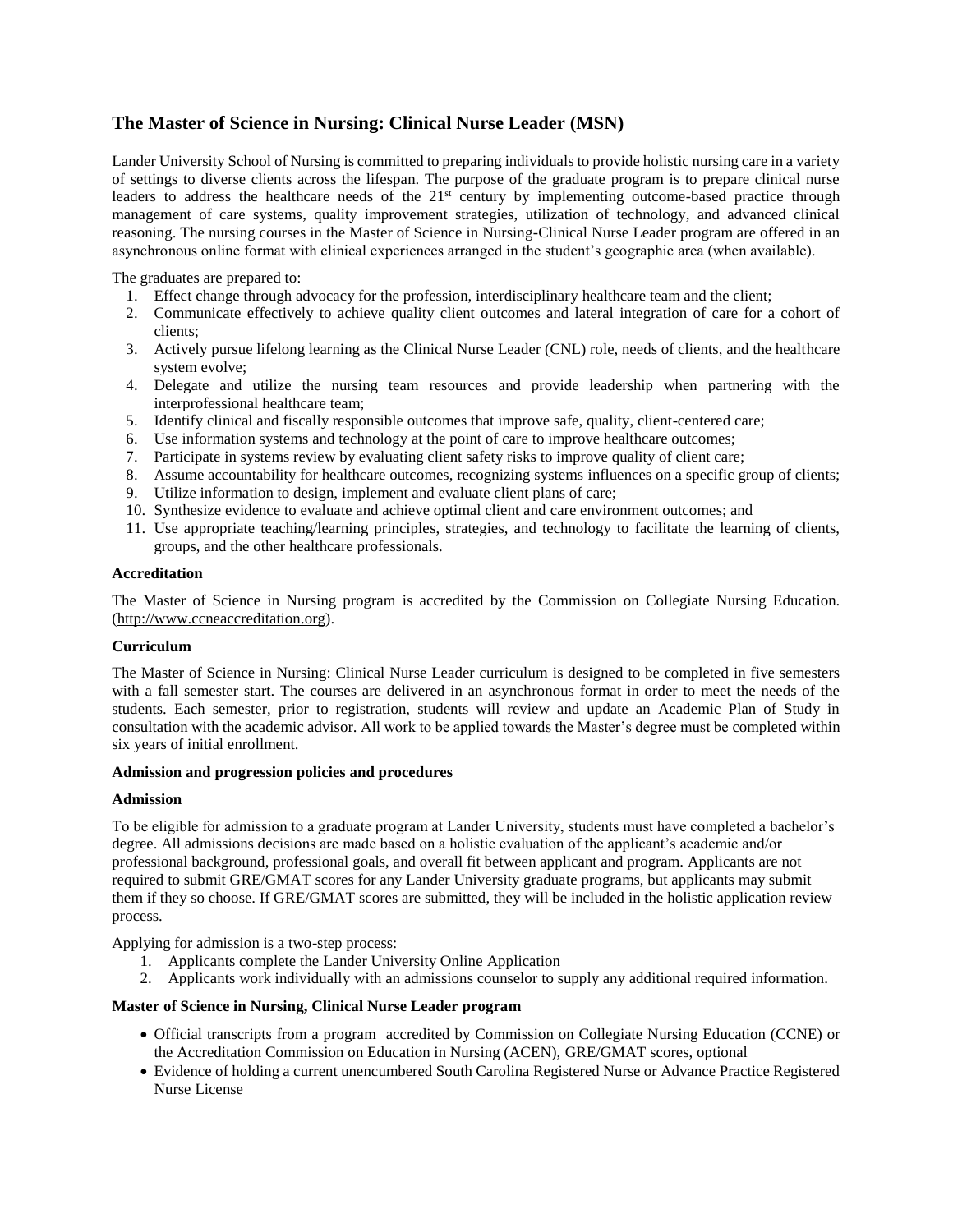Submit written statement, 300-500 words, discussing applicant's career goals and reasons for seeking admission into the MSN program

#### **Conditional Admission**

Applicants not meeting the full admission requirements may be considered for conditional admission. Students admitted conditionally are required to demonstrate successful graduate work with a GPA of 3.0 at the end of the first semester, at which time they would be considered fully admitted and subject to the progression and graduation policies of the School of Nursing. Students admitted conditionally and not achieving a GPA of 3.0 at the end of the first semester would be dismissed from the program.

## **Non-Degree Seeking Students**

Non-degree seeking students may be considered for admission on a space available basis for selected courses. Students may not earn more than 12 credit hours as a non-degree seeking student. Students that have previously earned credits as a non-degree seeking student wishing to enter the MSN program as a degree-seeking student should refer to the Admissions policy and procedures.

## **Transfer**

Students with earned graduate credits in nursing or a related field may request a transcript evaluation for transfer or substitution credits, which will be considered by the CNL Masters Committee. No more than 15 transfer hours may be applied to the MSN degree in the CNL program.

## **Academic Plan of Study**

All CNL students must have a current Academic Plan of Study on file prior to registration for any class. The initial Academic Plan of Study will be completed during orientation for new students. Each semester prior to registration the Academic Plan of Study will be reviewed and/or updated in consultation with the academic advisor.

## **Academic Probation**

The master's student whose semester or cumulative GPA falls below 3.0 will be placed on academic probation for one (1) semester. The student must improve the cumulative GPA to 3.0 or greater upon completion of the next semester in order to remain in the program.

## **Priority for Course Space/Out-of-Sequence Students**

When course spaces are limited, fully matriculated students are given priority over non-degree seeking students. Firsttime enrollees are given priority over students who are repeating a course or non-degree seeking students.

#### **Readmission to Clinical Nurse Leader Program**

The CNL Program Committee will act upon all requests for readmission. Readmission to the School of Nursing is not automatic and will be considered on a space-available basis. A student seeking readmission should reapply to the CNL program by the designated date. In addition to the application for readmission to the University, the student should submit a typewritten letter stating the circumstances that resulted in the student's absence from the program and reason(s) that readmission to the program is justified.

## **Grading Scale**

Nursing course-grading scales will appear in each course syllabus. The School of Nursing uses the following grading scale for all NUR courses except courses assigned a grade of pass/fail.

A=90-100 B=80-89 C=70-79 D=60-69 F=0-59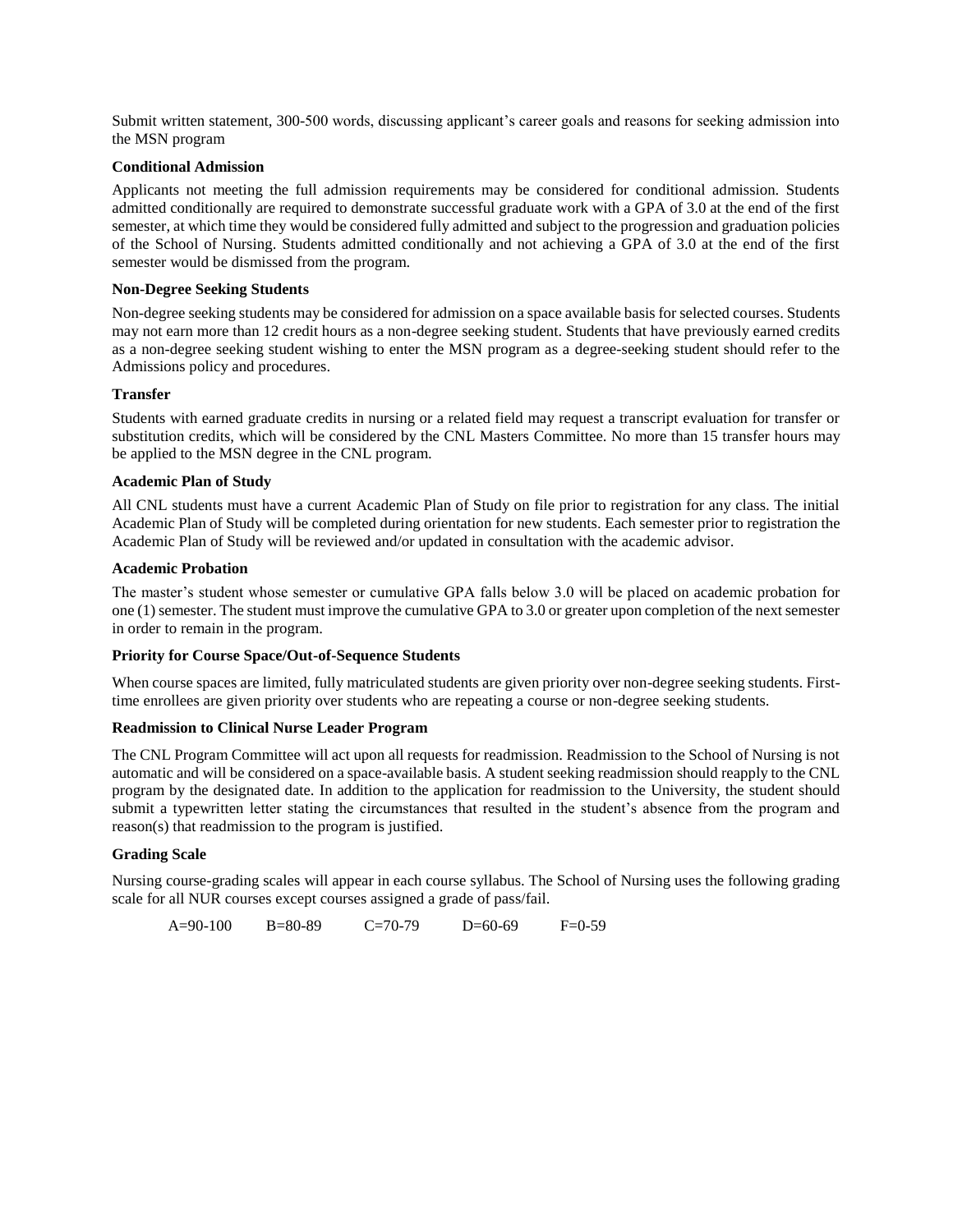## **Clinical Grading Scale**

Students are evaluated as satisfactory or unsatisfactory in the clinical component of courses. With input from clinical preceptors, the course faculty will evaluate students based on clinical course objectives. A satisfactory clinical grade is necessary to pass a course with a clinical component.

#### **Attendance Policy**

The MSN-CNL program is an online program that requires a high level of independent and self-directed learning. Course attendance and participation requirements are explained in each individual course syllabus. Clinical attendance policies are negotiated between the clinical coordinator and preceptor.

## **Incomplete Grade(s)**

An "Incomplete" (I) is awarded when all requirements of a course have not been completed by the end of the semester. This designation is reserved for students where failure to complete the course are due to circumstances such as unanticipated illness, accident, work-related responsibility, or family hardship which are beyond the student's control. The option for an "Incomplete" is at the discretion of the course faculty. By arrangement with the course faculty, the student will have up to six months from the last day of examinations for the semester in which to complete the work and the faculty to submit the grade. After six months, an "Incomplete" which has not been made up is changed to a grade of "F". For progression, the Incomplete must be addressed before the drop/add period deadline of a semester if the student plans to utilize that semester for course registration. Hence, master's students may not register for courses until an "Incomplete" grade from the previous semester is removed. It is the responsibility of the student to ensure that all arrangements for removal of the Incomplete have been made and that all work for completing course assignments has been accomplished.

## **Grade Reports**

At the end of each semester, a report of grades is posted on Bearcat Web.

#### **Grade Appeals**

Lander University's Student Handbook includes provisions for grade appeals. Neither grade changes nor appeals for grade changes can be made after one calendar year from the time the grade was given. After graduation, no grade can be changed or appealed.

## **Requirements for Progression in the MSN-CNL program**

- 1. Maintain a minimum GPA of 3.0 on 4.0 scale; and
- 2. Complete the required courses with a minimum grade of "B". Note: If a student earns a grade less than "B", the student may repeat the course one time. The student cannot repeat more than one required course.

#### **Graduation Requirements**

- 1. Complete the number of graduate hours and specific courses required in the approved program of study;
- 2. Achieve at least a 3.0 cumulative GPA on a 4.0 scale;
- 3. Satisfactorily complete all other requirements of the program, including all clinical hours and Graduate Synthesis Project prior to graduation; and
- 4. Successfully complete all required documentation required by the University pertaining to graduation (i.e. Graduation Application).

#### **Transcripts**

Requests for official transcripts of a student's record should be addressed to the Office of the Registrar.

## **Endorsement for Certification as a Clinical Nurse Leader**

Graduates of the program will be eligible to take the Clinical Nurse Leader (CNL) certification examination administered by the Commission on Nurse Certification (CNC). Information regarding the examination application and endorsement program is available in the *MSN-CNL Student Handbook*, available on the School of Nursing website.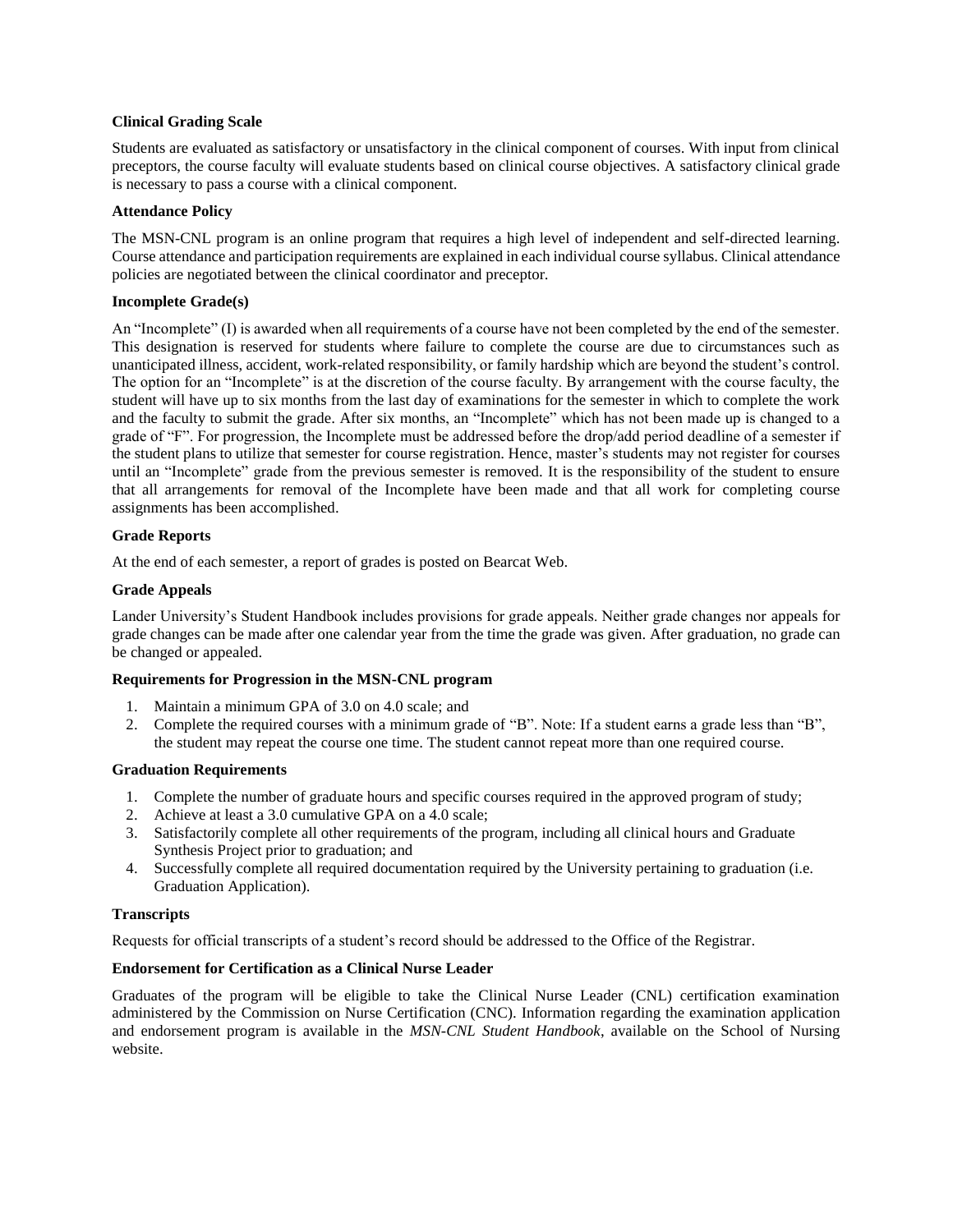#### **Faculty Advisors**

The Coordinator of Graduate Studies for the School of Nursing will be assigned to each MSN student as faculty advisor to assist with academic planning.

#### **Special Expenses**

In addition to University tuition and fees, MSN students will incur additional expenses such as transportation to and from clinical sites, lab coat and other professional attire, fees for CNL Certification practice examination, etc.

#### **Core Performance Standards**

In order to perform safe patient care, students must meet core performance standards and functional abilities for admission and progression as published by the Southern Council on Collegiate Education for Nursing (SCCEN). Additional information is available in the *Policy and Procedure Manual* available on the School of Nursing website*.*

#### **Drug and Alcohol Policies and Procedures**

Students are required to comply with the policies as documented in the *Policy and Procedure* Manual available on the School of Nursing website.

## **Petitioning**

Students have the right to request an exception to the application of academic policies of the School of Nursing. Petitions must be submitted in writing to the student's Faculty Advisor or the Dean of the School of Nursing for consideration by the Nursing Faculty Organization.

#### **Regulations for Clinical Courses**

Clinical experiences for MSN-CNL students will be arranged collaboratively with the student, course faculty, graduate preceptor, and healthcare agencies. Students are expected to adhere to any arranged schedule unless other arrangements have been made prior to the scheduled experience. Unavoidable absences will be made up based on preceptor and facility availability.

In addition to the regulations of the University, the following additional regulations apply to students in nursing. The provisions are required to meet regulations of healthcare agencies used for clinical experiences.

#### 1. **Clearance for Attendance at Clinical Laboratories**

Students must meet all School of Nursing requirements for clinical nursing courses, and utilize the vendor selected by the School of Nursing.

#### 2. **Health Requirements**

In addition to meeting the health requirements of the University, students engaged in clinical nursing courses are required to provide evidence of single-step tuberculosis screening or its equivalent; annual 10-panel drug screen; documentation of rubella (German measles) immunization or immune titer; evidence of varicella (chicken pox) immunizations or immune titer; current immunization against tetanus and pertussis, influenza, and Hepatitis B; and an initial physical examination by a nurse practitioner or physician. Students must submit a health update annually. These documents, as well as proof of completing the American Heart Association Basic Life Support for Healthcare Providers CPR course, must be submitted to the approved vendor assigned by the School of Nursing by the required deadline.

## 3. **Insurance Requirements**

Students enrolled in clinical nursing courses must carry tort and professional liability insurance as well as personal health and accident insurance.

#### 4. **Transportation to Clinical Practice Sites**

Each student is responsible for transportation to and from clinical sites.